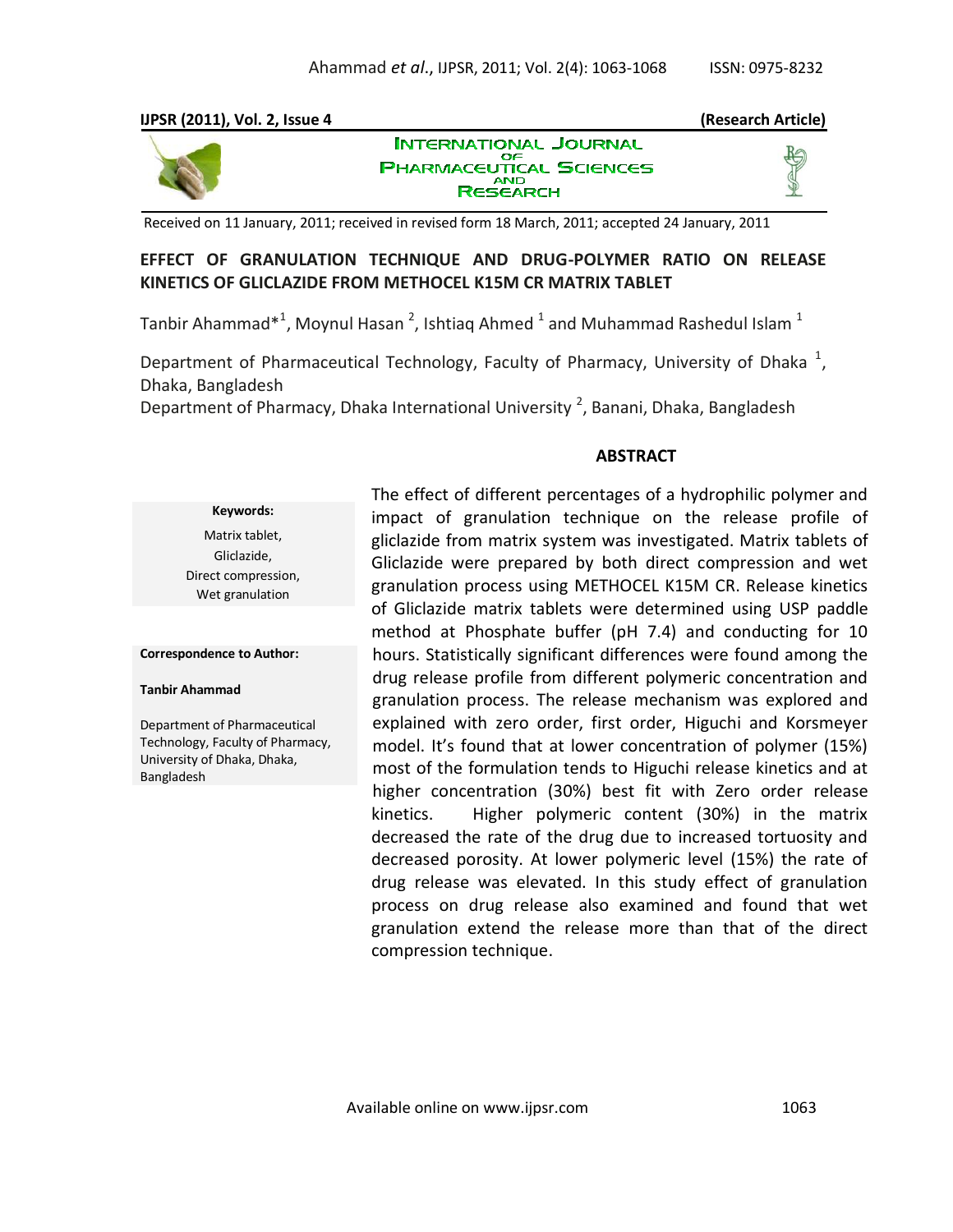**INTRODUCTION:** Matrix systems appear to be a very attractive approach from the economic as well as from the process development and scale-up points of view in modified-release system  $1$ . Methocel (HPMC) is used frequently as a rate-controlling polymer in matrix tablets. Methocel offers the advantages of being non-toxic and relatively inexpensive; it can be compressed directly into matrix and is available in different chemical substitution, hydration rates and viscosity grades  $^2$ .

When hydrophilic matrices interact with aqueous media (water, buffers, physiological fluids, etc.), both the polymer hydration (glassy/rubbery transition) and the dissolving of soluble components take place. Dissolution of the drug at the tablet surface causes a burst effect in the release profile of the system. This is more or less pronounced depending on the drug solubility and the polymer hydration rate <sup>3</sup>. The release kinetics working after the initial which in turn depends on the relative position of the eroding front (separating the release environment from the gel and generally moving outwards) and the swelling front (separating the dry glassy tablet core from the gel layer and moving inwards).

Additionally, in the case of sparingly soluble drugs, a third front, the diffusion front can appear between the outer portion of the gel layer, where the drug is completely dissolved and the inner one, where un dissolved drug particles still exist  $4$ . Delivery of drug from hydrophilic matrices is known to be affected by many factors such as the polymer swelling and erosion behavior, the drug dissolution characteristics, the drug/polymer ratio, the granulation technique and the tablet shape  $^5$ .

The purpose of the present study is to develop a reproducible extended release dosage form of Gliclazide using water swellable pH independent hydrophilic matrix to evaluate in-vitro release characteristics of Gliclazide from formulated tablets. The particular emphasis has been given on

Methocel K15M CR- a hydrophilic matrix system on the release profile of drug. The sustaining behavior of this polymer has been assessed by varying the polymer percentage in the formulation. Effect of granulation process on drug release also was compared in present study.

In this study, Gliclazide has been a drug of choice. It is a member of second generation sulphonylurea oral hypoglycemic agent used in the treatment of non-insulin-dependent diabetes mellitus (NIDDM). It improves defective insulin secretion and may reverse insulin resistance observed in patients with NIDDM.

Currently, both conventional and modified release preparation are available. But most of them are failed to give reproducible and desirable drug release profile. So, a lot of researches are carried out to prepare modified release gliclazide tablets with pharmacokinetic characteristics suited to the circadian glycemic profile of type- 2 diabetes. This approach will minimize the complications associated with diabetes mellitus. The development of a generic version of gliclazide will reduce the total requirement of API and reduce the price of drug and make the drug more affordable to the patients. To achieve this objective, the present study will be effective to formulate an appropriate modified release oral dosage form.

### **MATERIALS & METHODS:**

**Materials:** Gliclazide used in this experiment was received from Zhejiang jiuzhou Pharmaceuticals Ltd, China. Methocel K15M CR (Colorcon Asia Pvt. Ltd, USA), lactose monohydrate (Lactose company, New Zealand), spray dried lactose (Sunny Pharmaceutical Ltd, China), magnesium stearate (Peter greven, Netherland) were also received from the respective sources. All other chemicals used were of analytical grade.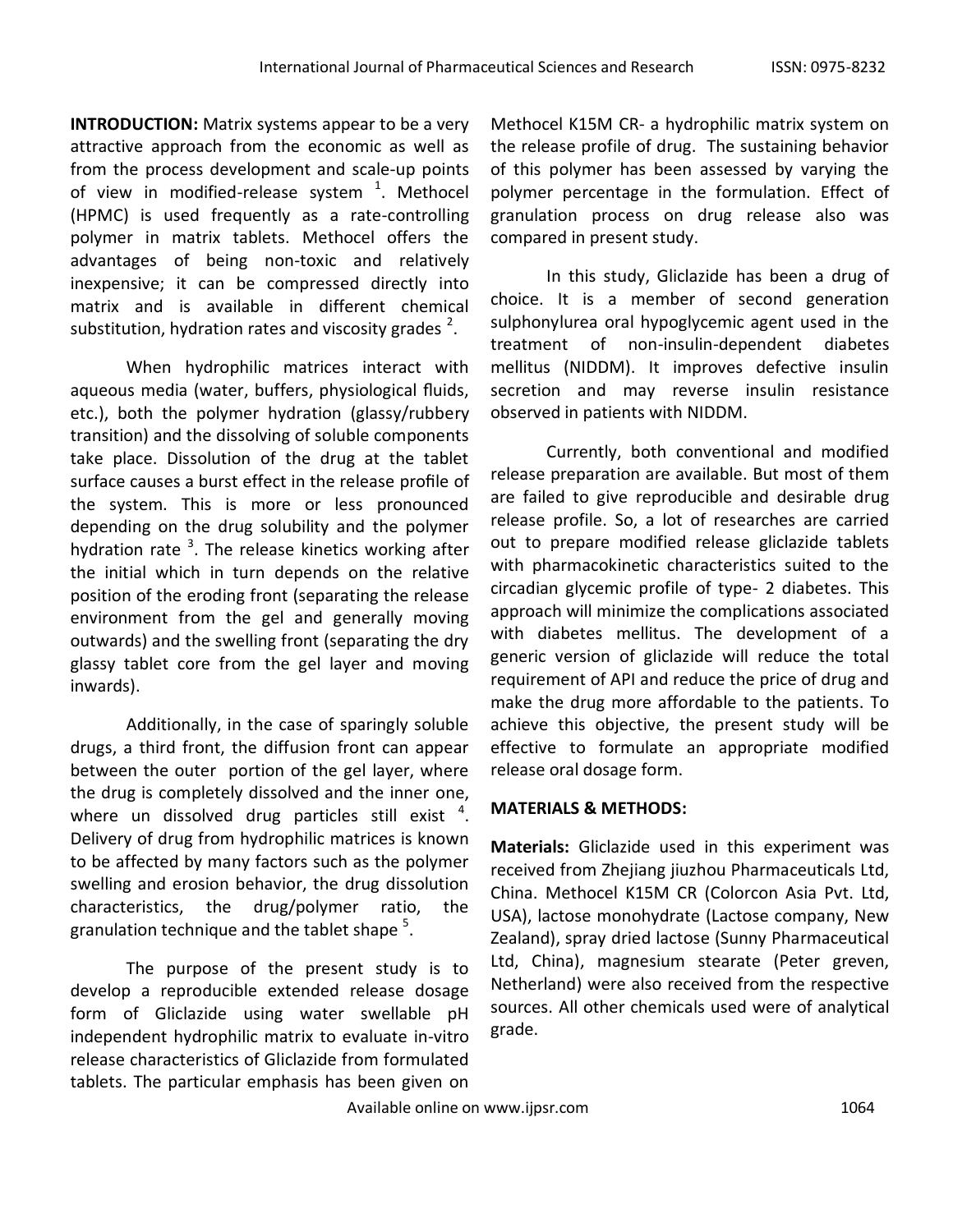## **Preparation of Gliclazide Matrix Tablet by:**

**Direct Compression:** Individual ingredient was taken according to **Table 1** and was sieved through 30 mesh sieve. At first, Gliclazide and Methocel K15M CR were mixed uniformly. Latter lactose was added with this mixture and finally magnesium stearate was added with it. Tablets were made by a compression machine (Erweka, TR 16, Germany) using a 5X10 mm caplet shaped punch and die set.

**Wet Granulation:** Individual ingredient was taken according to **Table 1** and was sieved through 30 mesh sieve. At first, Gliclazide and Methocel K15M **TABLE 1: FORMULATIONS OF GLICLAZIDE MATRIX TABLET**

CR were mixed uniformly and latter lactose was added with this mixture. Then about 30% (w/w) purified water was added with the mixture drop wise with continuous rubbing to get desirable soft granules. This mixture was passed through 1mm sieve to reduce the particle size and dried at tray dryer at 75°C to reduce the LOD below 15%. The granules were again passed through wet miller and dried at tray dryer to reduce the LOD below 2%. Finally, magnesium stearate was added to it for lubrication. Prepared granules were then compressed following the same procedure as for direct compression.

| <b>Formulation Code</b> |                | Gliclazide<br>(mg) | % of Polymer<br><b>Polymer Tab</b><br>(mg)<br>(K15M CR) |    | Lactose Tab<br>(mg) | Mg stearate Tab<br>(mg) | <b>Total weight</b><br>(mg) |  |
|-------------------------|----------------|--------------------|---------------------------------------------------------|----|---------------------|-------------------------|-----------------------------|--|
| <b>DK15M15</b>          | <b>WK15M15</b> | 30                 | 15                                                      | 27 | 122.1               | 0.9                     | 180                         |  |
| DK15M20                 | <b>WK15M20</b> | 30                 | 20                                                      | 36 | 113.1               | 0.9                     | 180                         |  |
| <b>DK15M25</b>          | <b>WK15M25</b> | 30                 | 25                                                      | 45 | 104.1               | 0.9                     | 180                         |  |
| DK15M30                 | WK15M30        | 30                 | 30                                                      | 54 | 95.1                | 0.9                     | 180                         |  |

'D' and 'W' indicates direct compression and wet granulation technique respectively

**Physical property analysis of the formulated tablets:** The weight variation was determined by taking 10 tablets using an electronic balance(AY120, Shimadzu, Japan).Friability was determined by testing 10 tablets in a friability tester (FTA-20,Campbell Electronics) for 4 minutes at 25 rpm. Tablet thickness, diameter and hardness were determined for 6 tablets using a DR. SCHLEUNIGER PHARMATRON Tablet Tester 8M (UK).

*In vitro* **dissolution study of Gliclazide tablet:** *In vitro* dissolution study was carried out for 10 hours in a USP XXII dissolution apparatus (Erweka DT700, Germany) using paddle method. Rotation of the paddle was set at 100 rpm and dissolution media was 900 ml phosphate buffer of pH 7.4 maintaining the temperature at 37±0.5°C. Dissolution samples were withdrawn at predetermined intervals and were filtered through syringe filter. The samples were directly or after appropriate dilution were

analyzed by a spectrophotometer (Shimadzu UV 1800, Japan) to determine the absorbance at the wavelength of maximum 226 nm and 290 nm using 1cm cell and then the difference between these two absorbance's were calculated.

## **RESULT AND DISCUSSION**

**Physical properties of the formulated tablets:** The physical appearance, tablet thickness, diameter, hardness, friability and weight variation of all tablets were found to be satisfactory and reproducible as observed from the **Table 2**. Thickness was within the range of 3.21 to 3.50, diameter within the range of 9.99 to 10.02; hardness was within the range of 8.1 to 11.2. Friability value for all the tablets was less than 0.5.Weight variation of the tablets was also within acceptable range.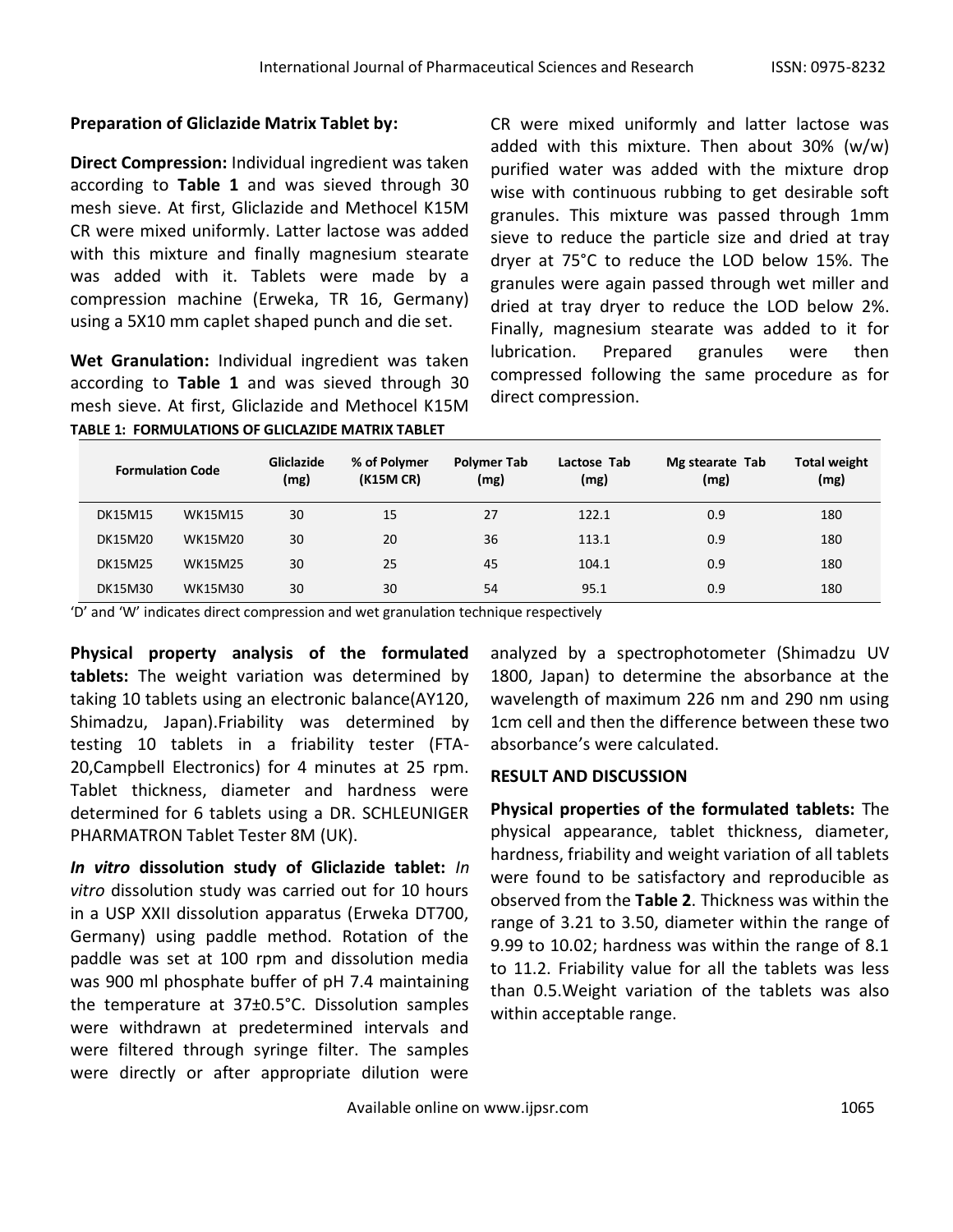| <b>Formulation</b> | Hardness (Kg)   | Thickness (mm) | Diameter (mm) | Friability (%) | <b>Weight Variation</b> |
|--------------------|-----------------|----------------|---------------|----------------|-------------------------|
| <b>DK15M15</b>     | $9.8 \pm 0.5$   | 3.31           | 10.02         | 0.35           | ±1.8                    |
| DK15M20            | $11.1 \pm 0.08$ | 3.23           | 10.01         | 0.37           | ± 1.4                   |
| <b>DK15M25</b>     | $9.3 \pm 1.2$   | 3.30           | 10.00         | 0.34           | ±1.6                    |
| DK15M30            | $8.1 \pm 0.5$   | 3.30           | 10.00         | 0.46           | ±1.6                    |
| <b>WK15M15</b>     | $10.3 \pm 0.5$  | 3.26           | 10.01         | 0.38           | ± 1.4                   |
| WK15M20            | $9.2 \pm 0.01$  | 3.21           | 9.99          | 0.42           | ± 2.0                   |
| <b>WK15M25</b>     | $11.2 \pm 0.05$ | 3.32           | 10.02         | 0.38           | ± 2.2                   |
| <b>WK15M30</b>     | $10.5 \pm 0.1$  | 3.50           | 10.00         | 0.35           | ± 2.1                   |

**TABLE 2: PHYSICAL PROPERTIES OF DESIGNED MATRIX TABLETS**

**Effect of Methocel K15M CR on release pattern of Gliclazide from matrix tablet by direct compression:** Different gliclazide matrix tablet having Methocel K15M CR polymer 15%, 20%, 25% and 30% respectively of total tablet weight in the matrix tablet with the formulation code DK15M15, DK15M20, DK15M25, DK15M30 were prepared by direct compression to evaluate the effect of this polymer and granulation process. The release profile of Gliclazide was monitored up to 10 hours. **Figure 1A & 2A** represents the zero order and Higuchi release profile of gliclazide matrix tablet compressed by direct compression.

The total % of Gliclazide release from the formulation DK15M15, DK15M20, DK15M25, DK15M30 was 88.22%, 64.566%, 56.83%, 55.293% respectively. It has been observed that the release rate has been extended with the increase of polymer % and with the decrease of lactose % which is due to a decrease in the total porosity i.e. release is extended to long period. Lactose causes a decreased tortuosity of the path of the drug due to its preferential solubility than Methocel K15 M CR, by its swelling effect; additionally weakened the **TABLE 3: KINETIC PARAMETERS FOR DESIGENED MATRIX TABLET**

integrity of the matrix (Nixon, Patel and Tong, 1995). The highest percent of drug release within 10 hours is obtained from DK15M15 where polymer content is 15% of total tablet weight. But in DK15M30, the polymer content is 30% of total tablet weight and lactose content is 52.83%, the release of drug is controlled with 55.29 % within 10 hours.

The kinetics data are mentioned in **Table 3**. From the table it has been seen that all these formulations of this class show good linearity for Korsmeyer plot  $(r^2: 0.973$  to 0.924) where Formulation DK15M15 follows Fickian (case I) diffusion (n: 0.394 <0.45) and others follow Anomalous/non- Fickian transport (n: >0.45 or < 0.89). From the table it has been seen that all these formulations of this class follows zero order, first order and Higuchi release model. Formulation DK15M20 best fit with first order release model follow by Higuchi and zero order where DK15M15 and DK15M25 best fit for Higuchi and DK15M30 for zero order.

| <b>Formulation</b> | Gliclazide release |       | Zero order |       | <b>First order</b> |       | Higuchi |       | Korsmeyer |  |
|--------------------|--------------------|-------|------------|-------|--------------------|-------|---------|-------|-----------|--|
| code               | (%) after 10 hrs   |       | $K_0$      |       | $K_1$              |       | $K_{H}$ |       | n         |  |
| <b>DK15M15</b>     | 88.22              | 0.801 | 7.426      | 0.942 | $-0.092$           | 0.962 | 28.36   | 0.973 | 0.394     |  |
| DK15M20            | 64.566             | 0.969 | 5.755      | 0.984 | $-0.040$           | 0.976 | 20.06   | 0.924 | 0.517     |  |
| <b>DK15M25</b>     | 56.83              | 0.945 | 4.751      | 0.953 | $-0.030$           | 0.953 | 16.58   | 0.978 | 0.603     |  |
| DK15M30            | 55.293             | 0.974 | 5.051      | 0.953 | $-0.032$           | 0.922 | 17.07   | 0.938 | 0.645     |  |
| <b>WK15M15</b>     | 82.73              | 0.801 | 7.426      | 0.959 | $-0.067$           | 0.970 | 26.02   | 0.973 | 0.394     |  |
| WK15M20            | 58.5577            | 0.969 | 5.755      | 0.993 | $-0.035$           | 0.983 | 18.75   | 0.993 | 0.622     |  |
| <b>WK15M25</b>     | 50.5577            | 0.977 | 4.617      | 0.991 | $-0.028$           | 0.973 | 16.01   | 0.982 | 0.624     |  |
| <b>WK15M30</b>     | 47.9820            | 0.974 | 5.051      | 0.953 | $-0.024$           | 0.908 | 14.02   | 0.938 | 0.645     |  |

Available online on www.ijpsr.com 1066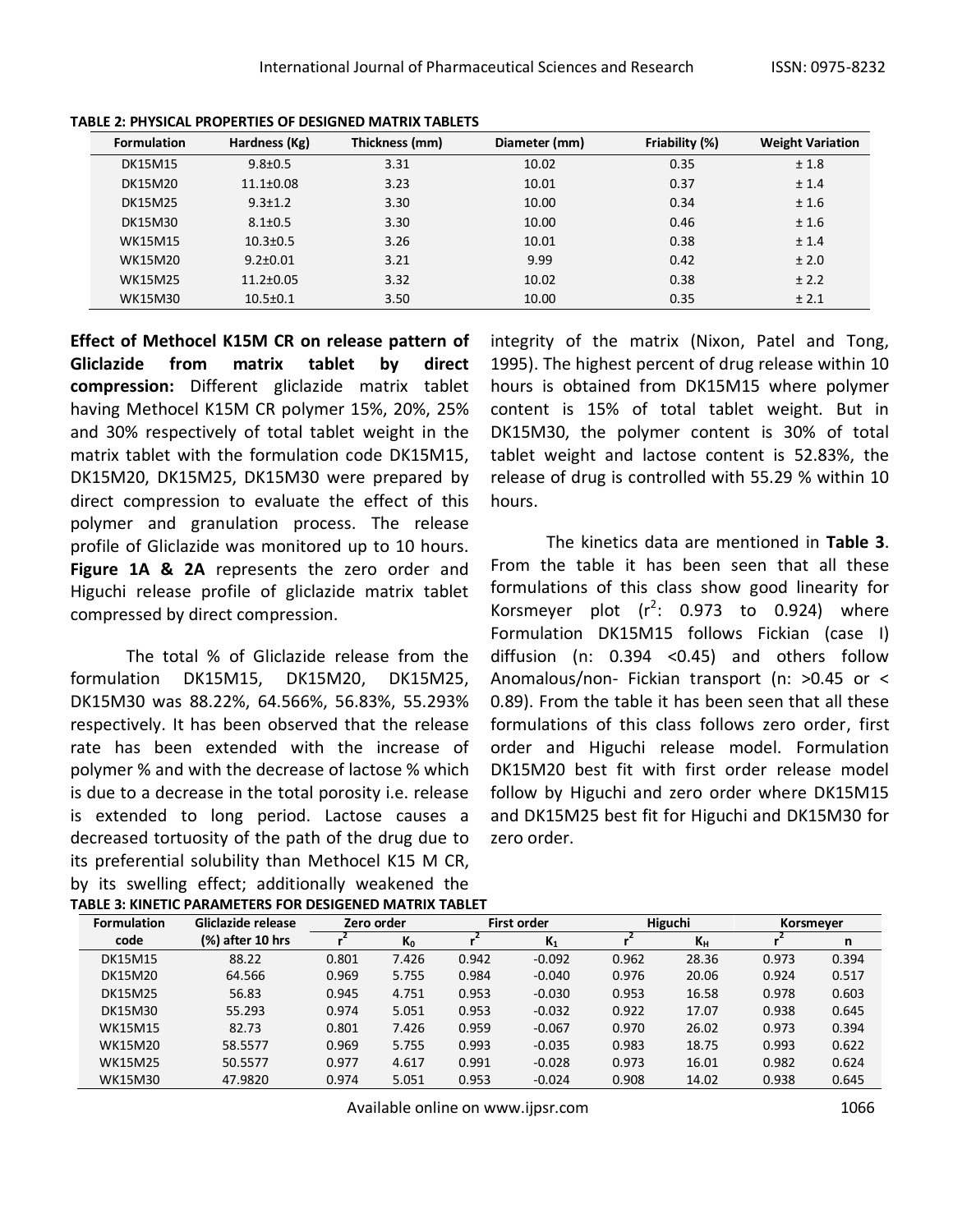**Effect of Methocel K15M CR on release pattern of Gliclazide from wet granulation matrix tablet:**  Different gliclazide matrix tablet having METHOCEL K15M CR polymer 15%, 20%, 25% and 30% respectively of total tablet weight in the matrix tablet with the formulation code WK15M15, WK15M20, WK15M25, WK15M30 were prepared by wet granulation to evaluate the effect of this polymer and granulation process. The release profile of Gliclazide was monitored up to 10 hours. **Figure 1B & 2B** represents the zero order and Higuchi release profile of gliclazide matrix tablet compressed by wet granulation.

The total % of Gliclazide release from the formulation WK15M15, WK15M20, WK15M25, WK15M30 was 82.73%, 58.5577%, 50.5577%, 47.9820%, respectively. It has been observed that the release rate has been extended with the increase of polymer % and with the decrease of lactose %. The highest percent of drug release within 10 hours is obtained from WK15M15 where polymer content is 15% of total tablet weight. But in WK15M30, the polymer content is 30% of total tablet weight and lactose content is 52.83%, the release of drug is controlled with 47.982% within 10 hours.



From table 3, it is shown that the formulation WK15M15 follows Higuchi release model where the formulations WK15M20 and WK15M25 follow first order kinetics. But WK15M30 best fit with zero order release. With the increase of polymer concentration gliclazide release tends to Higuchi to zero order release. Formulation WK15M150 follows Fickian (case I) diffusion (n: 0.394 < 0.45) and others follow Anomalous/non- Fickian transport (n: >0.45 or  $< 0.89$ ).